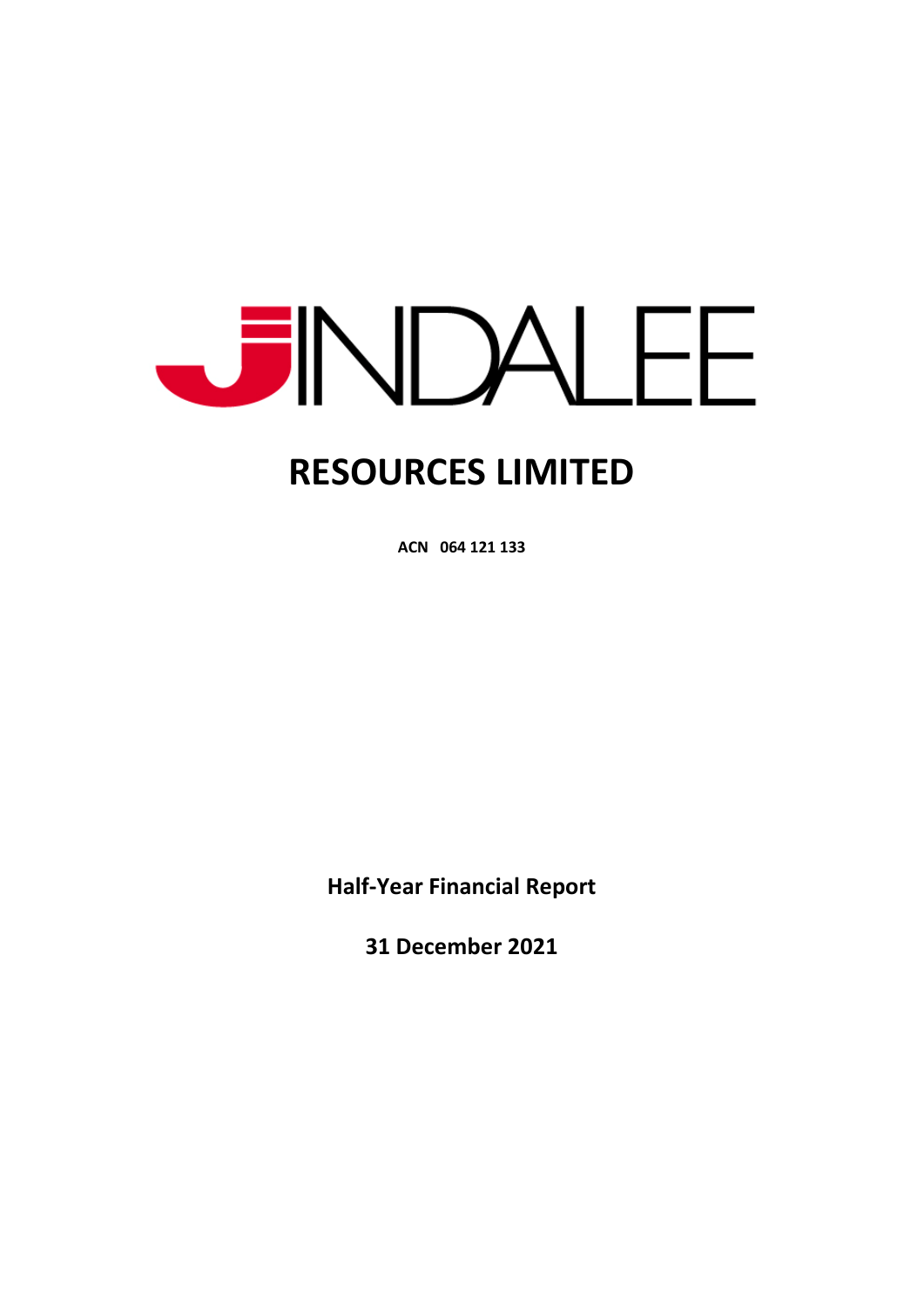

# **CONTENTS**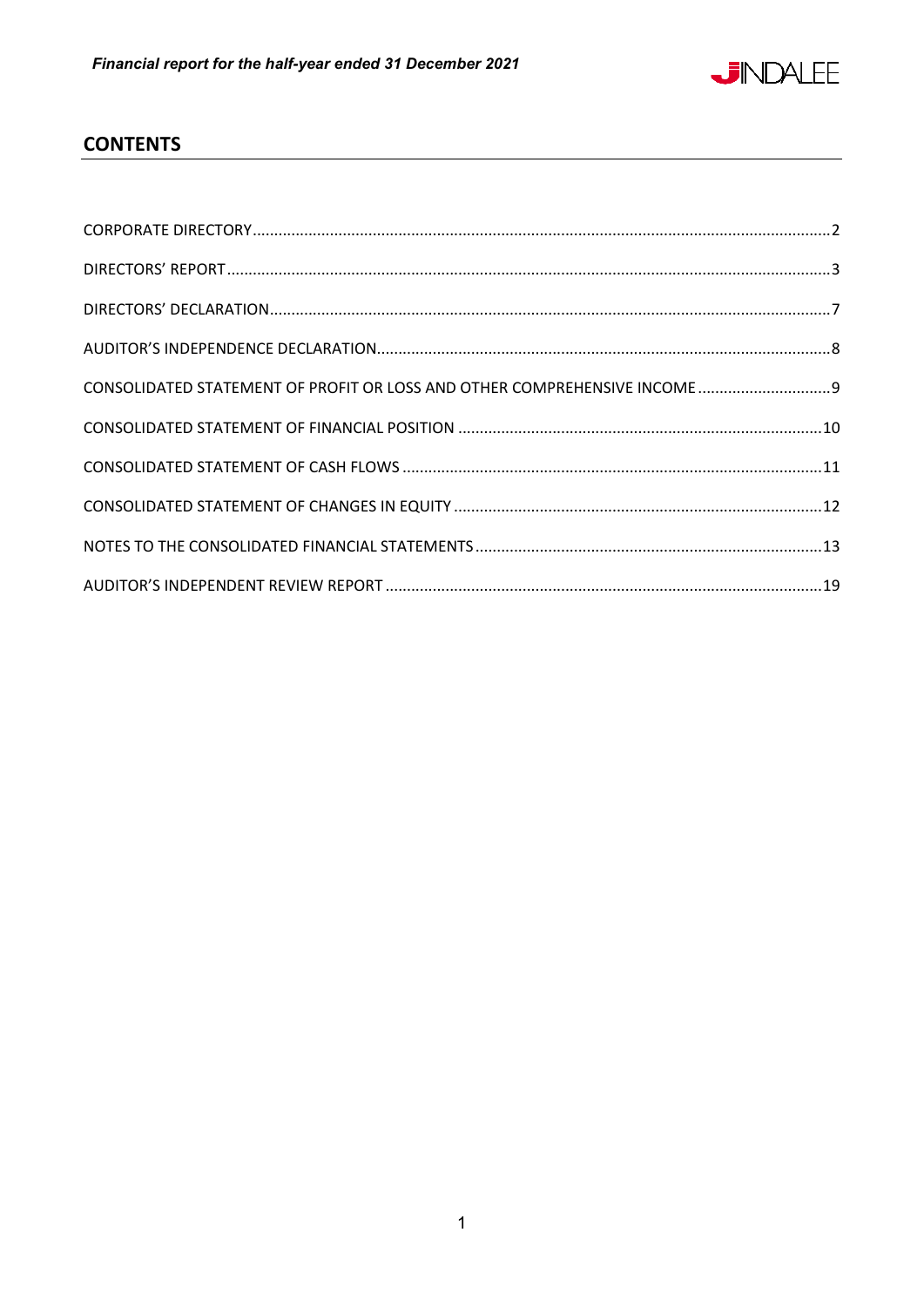

# **CORPORATE DIRECTORY**

#### **Board and Management**

| Justin Mannolini      | Non-Executive Chairman                      |
|-----------------------|---------------------------------------------|
| Lindsay Dudfield      | <b>Executive Director</b>                   |
| Patricia (Trish) Farr | <b>Executive Director/Company Secretary</b> |
| Karen Wellman         | <b>Chief Executive Officer</b>              |

# **Registered Office & Principal Place of Business**

Level 2 9 Havelock Street West Perth, WA 6005 Telephone: +61 (8) 9321 7550 Facsimile: +61 (8) 9321 7950 Email: enquiry@jindalee.net Web: www.jindalee.net

#### **Auditors**

BDO Audit (WA) Pty Ltd Level 9 Mia Yellagonga Tower 2 5 Sprint Street Perth, WA 6000

#### **Legal Advisors**

House Legal 86 First Avenue Mount Lawley, WA 6050

# **Share Registry**

Advanced Share Registry 110 Stirling Highway Nedlands, WA 6000 Telephone: +61 (8) 9389 8033 Facsimile: +61 (8) 9262 3723

# **Securities Exchange Listing**

The Company is listed on the Australian Securities Exchange Ltd ("ASX") Home Exchange: Perth, Western Australia

ASX Code: **JRL**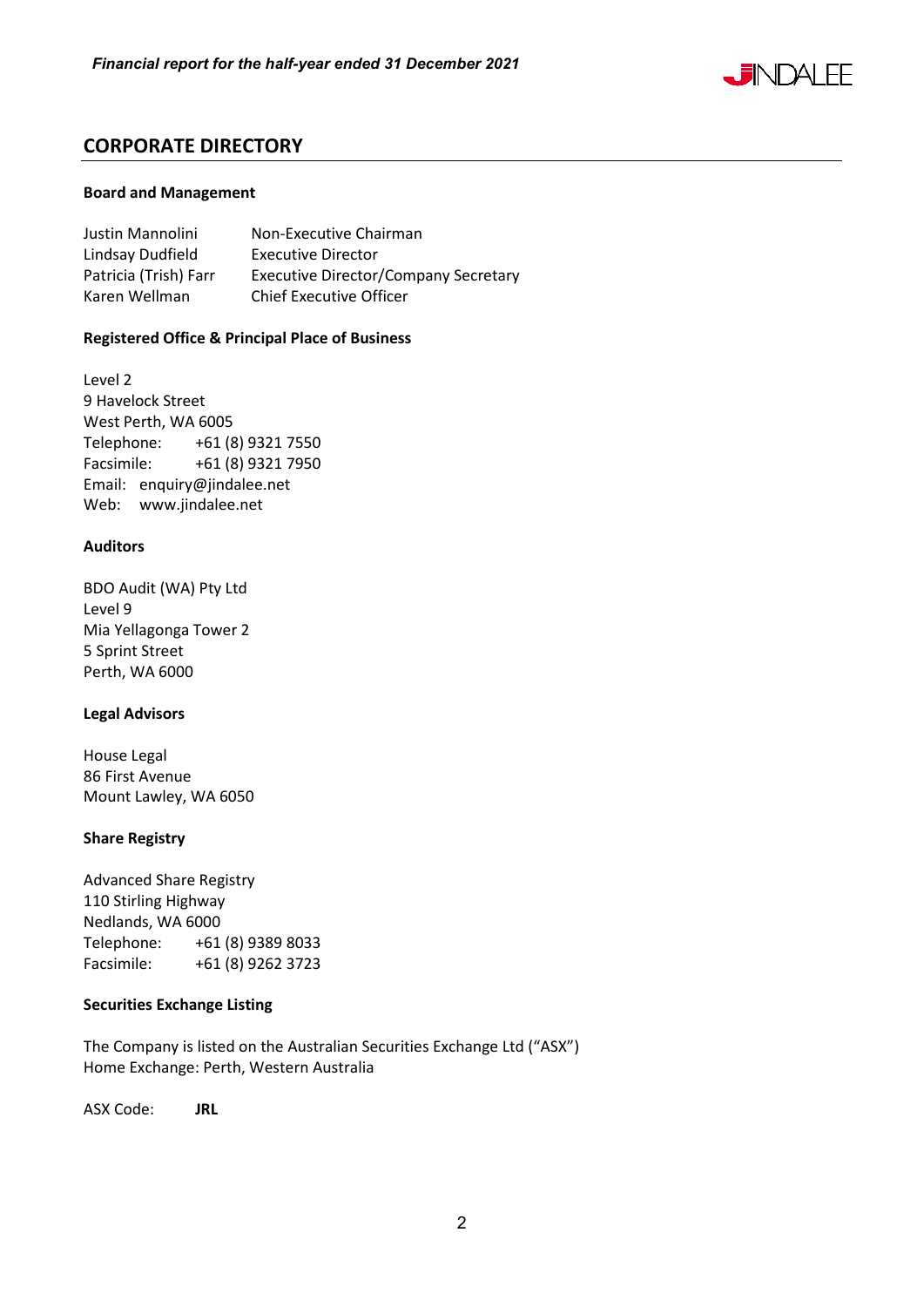

# **THE DIRECTORS' REPORT**

Your Directors present the financial report for the Consolidated Entity consisting of Jindalee Resources Limited and the entities it controlled at the end of, or during, the half-year ended 31 December 2021.

# **DIRECTORS**

The names of persons who were directors of Jindalee Resources Limited during the whole of the half-year and up to the date of this report are:

Justin Mannolini *B.Com/LL (Hons), LLM (Law), GAICD.*  Lindsay Dudfield *B.Sc.*  Patricia Farr *GradCertProfAcc. GradDipACG, GAICD, FGIA/FCIS.* 

# **OPERATING RESULT**

The Consolidated Entity incurred an operating profit after income tax for the half-year ended 31 December 2021 of \$691,702 (half-year ended 31 December 2020: operating loss after income tax of \$440,884).

The profit for the year includes a gain on revaluation of financial assets of \$1,106,726, gains on sales of tenements of \$254,394 and share based payments expenses of \$258,279 relating to options issued to the Chief Executive Officer and an advisor in a prior period which continues to be expensed in the current period.

The Directors believe the Group is in a sound financial position to continue its exploration endeavours.

# **PRINCIPAL ACTIVITIES**

The principal activity of the Group is mineral exploration. The Group holds interests in tenements in the United States, Tasmania and Western Australia prospective for lithium, magnesite, gold, diamonds, nickel and iron ore, with most of these tenements wholly owned. The Group also has indirect interests in uranium, gold and base metals through several investee companies.

# **REVIEW OF OPERATIONS**

Jindalee's strategy is to identify and acquire projects with the potential to transform the Company and this continued to be the Group's primary focus.

During the half-year efforts were concentrated on the McDermitt lithium project (US) and included completion of a preliminary Scoping Study, drilling designed to infill and extend the current resource, as well as metallurgical testwork to further derisk the project. The Company also completed first pass drilling at the Clayton North lithium project (US) and the Chalice gold prospect (Widgiemooltha Project, WA) and divested several non-core projects in Western Australia.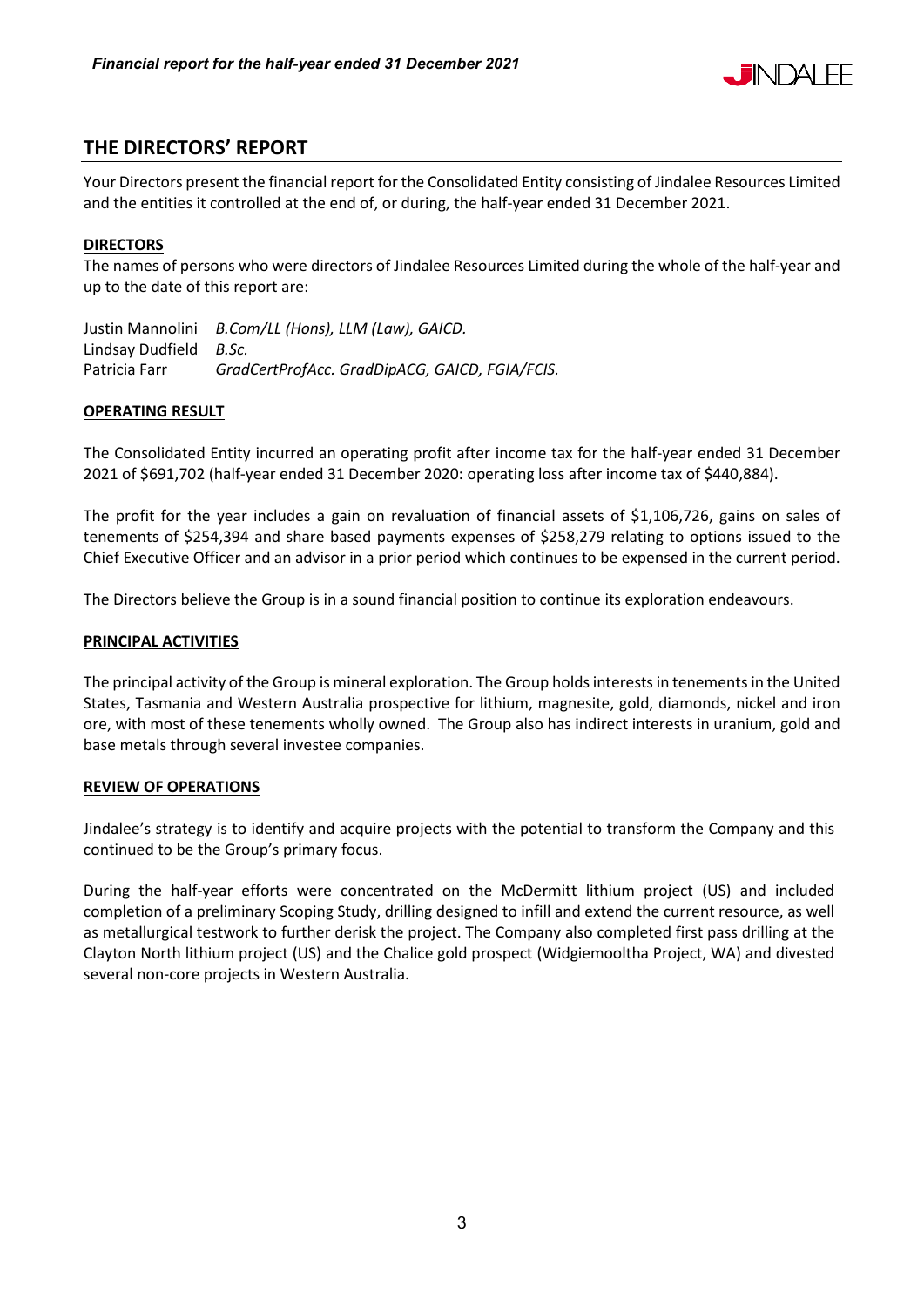

# Lithium Projects (US)

In September 2021 Jindalee announced the results of a positive preliminary Scoping Study based on the Indicated and Inferred Mineral Resource Inventory at McDermitt of 1.43Bt at an average grade of 1,320 ppm Li, using a cut-off grade of 1,000 ppm Li<sup>1</sup>. The key outcomes of the Study highlighted the potential of the Project to support a viable standalone lithium mining and processing operation and reinforced the significance of McDermitt as a potential long-life source of supply to the rapidly growing US battery manufacturing industry.

The Company confirms that it is not aware of any new information or data that materially affects the information included in this market announcement and that all material assumptions and technical parameters underpinning the estimates of mineral resources referenced in this market announcement continue to apply and have not materially changed.

In November 2021 Jindalee announced that 39 new holes designed to infill and extend the current Mineral Resource at McDermitt had been approved and that drilling had commenced, with 12 holes from this program completed by the end of the period<sup>2</sup>. Additional work planned for McDermitt includes further metallurgical testwork, commencement of early stage permitting activities and completion of the approved drilling program.

Also in mid-November 2021 Jindalee announced results from an initial "proof of concept" drill program at Clayton North<sup>3</sup>. Six holes were drilled with one hole intersecting lithium rich fine-grained sediments; the remaining holes failed to penetrate the cover rocks to test the underlying prospective lithium rich sediments.

#### Western Australia

During the year Jindalee added to its existing ground position in the Widgiemooltha area of Western Australia (WA) and pegged additional prospective tenements in Western Australia. Several non-core projects, including Kenya, Salt Creek, Aries and Forrestania, were divested during the period with the Company retaining exposure to any future discoveries at these projects via free-carried interests or royalties $4$ .

Drill testing of conceptual gold targets at the Chalice gold prospect (Widgiemooltha) commenced during the period, with 41 aircore holes completed in December 2021<sup>4</sup>. The Company has also engaged consultants with specific expertise to assist with nickel and lithium targeting at Widgiemooltha<sup>5</sup>.

# Impact of COVID-19

The Group continues to monitor the ongoing and evolving situation relating to the Coronavirus pandemic (COVID-19) and the potential implications for the health and wellbeing of the Group's employees, contractors and stakeholders. The Company has implemented various health and safety measures and has concluded at this time that there has been no material impact on the Group's solvency or its ability to continue as a going concern.

#### Financial

During the half year the Company issued 700,000 shares following the exercise of 200,000 unlisted \$0.40 options issued pursuant to the Company's Employee Share Option Plan and 500,000 unlisted \$0.40 options issued following shareholder approval at the Company's 2017 AGM.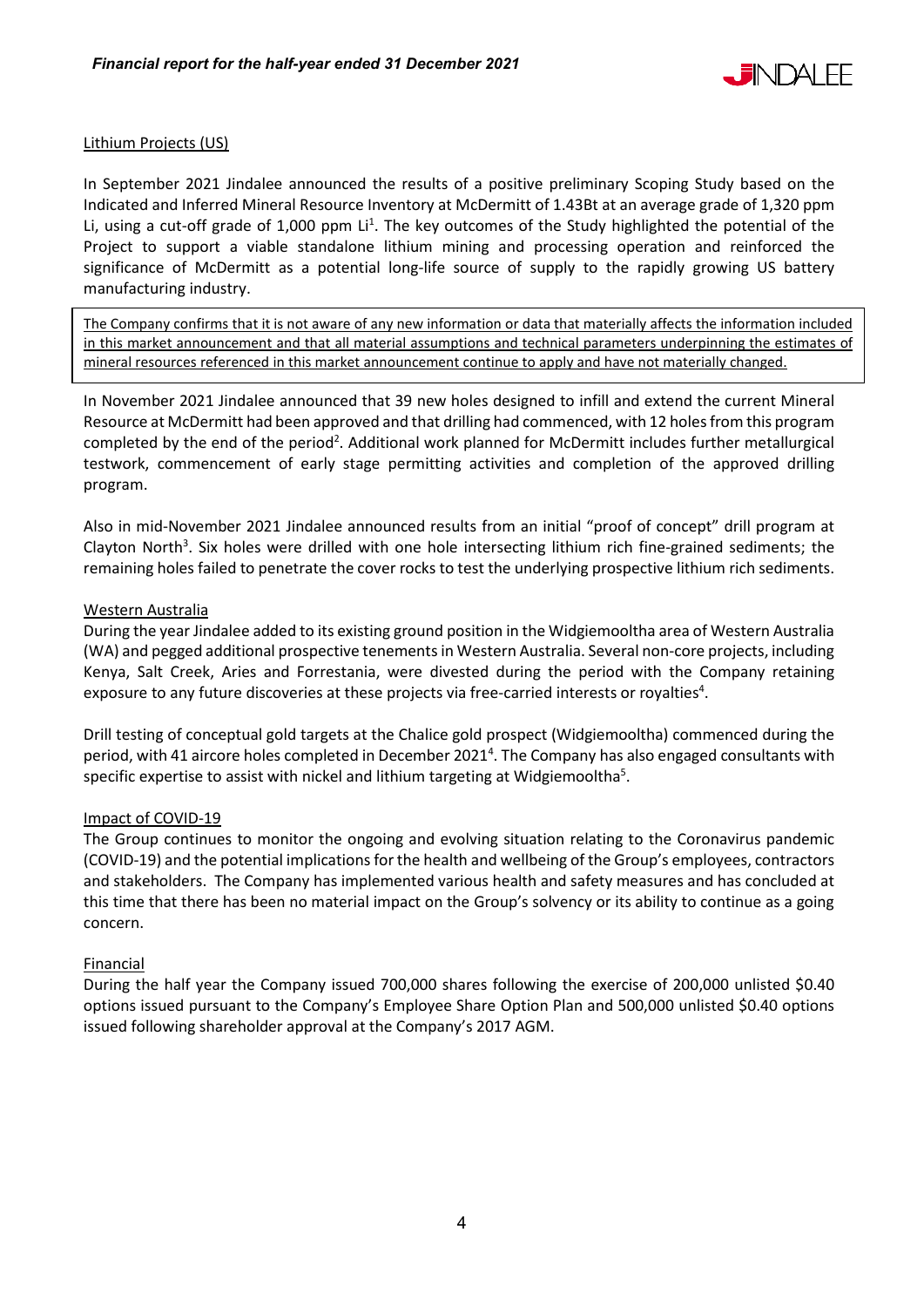

# **EVENTS OCCURING AFTER REPORTING PERIOD**

On 27 January 2022<sup>6</sup> the Company announced it had signed a Binding Term Sheet for the sale of 70% of the Prospect Ridge Project to Tasmanian Magnesium Pty Ltd, a wholly owned subsidiary of GWR Group Limited (ASX: GWR) for total consideration of \$1M, payable in cash and GWR shares. Jindalee holds 100% beneficial interest in the Prospect Ridge Project via its wholly owned subsidiary HiTec Minerals Pty Ltd. Key terms of the transaction are:

- Total consideration of \$1M, comprising \$250K in cash and \$750K in GWR shares
- HiTec Minerals' 30% interest free carried to Decision to Mine
- Tasmania Magnesium required to spend a minimum of \$2M on the Project and complete a Scoping Study within 5 years or Tasmanian Magnesium's 70% interest reverts to HiTec with Tasmanian Magnesium having no further interest in the Project.

Other than the matter outlined above, there has not arisen in the interval between the end of the financial period and the date of this report any other item, transaction or event of a material and unusual nature likely, in the opinion of the Directors, to affect significantly the operations, the results of those operations, or the state of affairs of the Group in future financial periods.

# **AUDITOR'S INDEPENDENCE DECLARATION**

A copy of the auditor's independence declaration as required under section 307C of the *Corporations Act 2001* is set out on page 8 of this half-year report.

This report is made in accordance with a resolution of the Board of Directors and is signed for and on behalf of the Directors by:

LINDSAY DUOPIEI

Executive Director PERTH 2 March 2022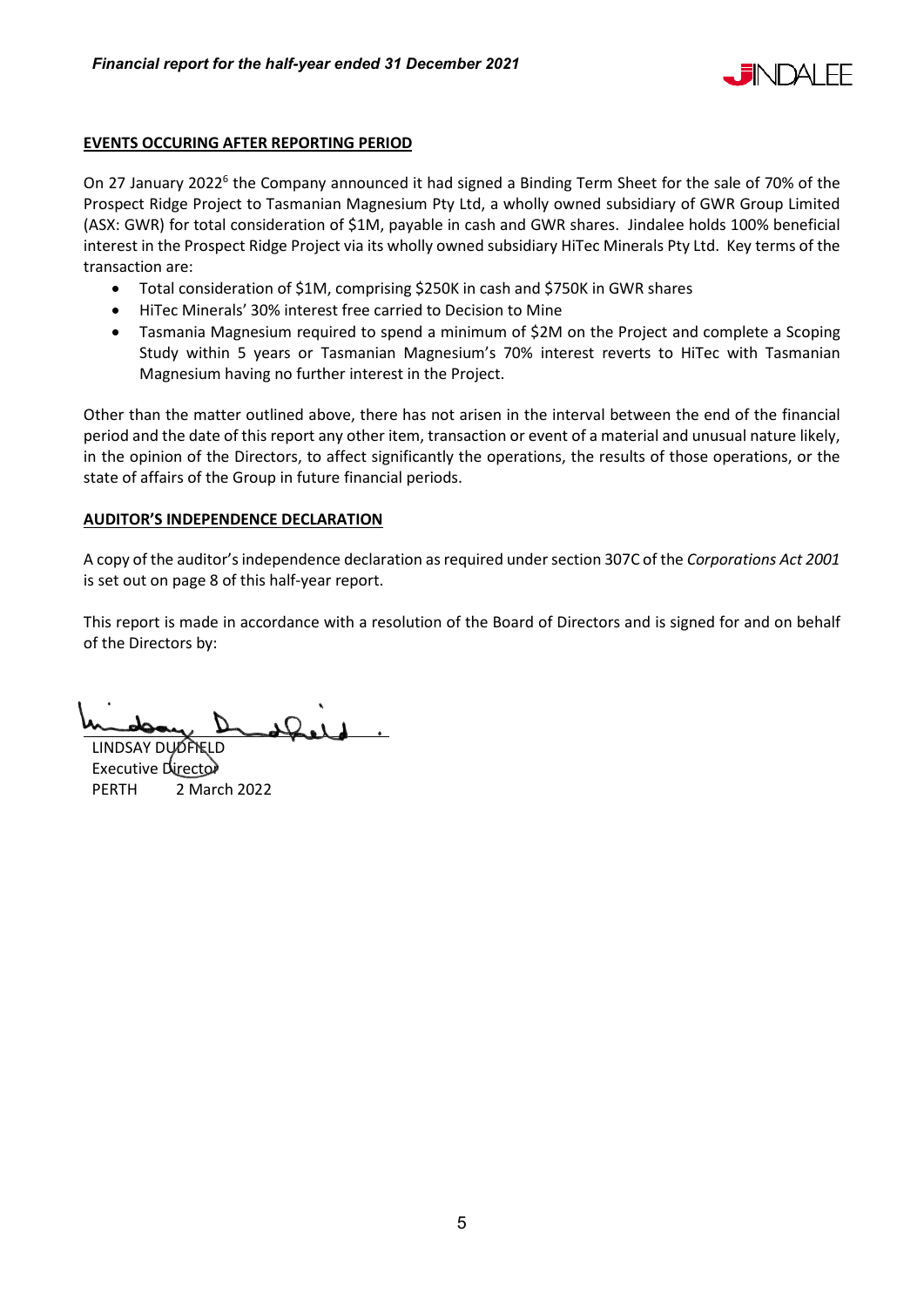

#### References:

Additional details including JORC 2012 reporting tables, where applicable, can be found in the following releases lodged with ASX and referred to in this report:

- 1. Jindalee Resources ASX announcement 16/11/2021: "Positive Preliminary Scoping Study".
- 2. Jindalee Resources ASX announcement 29/11/2021: "Drilling commences at McDermitt Lithium Project, USA".
- 3. Jindalee Resources ASX announcement 18/11/2021: "Drilling confirms lithium at Clayton North".
- 4. Jindalee Resources ASX announcement 28/01/2022: "Quarterly Activities Report".
- 5. Jindalee Resources ASX announcement 16/02/2022: "Jindalee progressing WA nickel sulphide exploration."
- 6. Jindalee Resources ASX announcement 27/01/2022: "Jindalee forms JV with GWR at Prospect Ridge."

#### Competent Persons Statement

The information in this report that relates to Exploration Results, Mineral Resources or Ore Reserves is based on information compiled by Mr Lindsay Dudfield and Mrs Karen Wellman. Mr Dudfield is a consultant to the Company and a Member of the Australasian Institute of Mining and Metallurgy and the Australian Institute of Geoscientists. Mrs Wellman is an employee of the Company and a Member of the Australasian Institute of Mining and Metallurgy. Both Mr Dudfield and Mrs Wellman have sufficient experience relevant to the styles of mineralisation and types of deposits under consideration, and to the activity being undertaken, to qualify as Competent Persons as defined in the 2012 Edition of the 'Australasian Code for Reporting of Exploration Results, Minerals Resources and Ore Reserves.' Mr Dudfield and Mrs Wellman consent to the inclusion in this report of the matters based on this information in the form and context in which it appears.

The information in this report that relates to the Exploration Target and the Mineral Resource Estimate for the McDermitt deposit is based on information compiled by Mr. Arnold van der Heyden, who is a Member and Chartered Professional (Geology) of the Australasian Institute of Mining and Metallurgy and a Director of H&S Consultants Pty Ltd. Mr. van der Heyden has sufficient experience relevant to the style of mineralisation and type of deposit under consideration and to the activity being undertaken to qualify as a Competent Person as defined in the 2012 Edition of the 'Australasian Code for Reporting of Exploration Results, Mineral Resources and Ore Reserves' (JORC Code). The Company confirms that it is not aware of any further new information or data that materially affects the information included in the original market announcements by Jindalee Resources Ltd (JRL) entitled "McDermitt Lithium Resource confirmed as largest in USA" released on 8 April 2021 and in the case of estimates of Mineral Resources, that all material assumptions and technical parameters underpinning the estimates in the relevant market announcement continue to apply and have not materially changed. To the extent disclosed above, the Company confirms that the form and context in which the Competent Person's findings are presented have not been materially modified from the original market announcement.

#### Forward-Looking Statements

This document may contain certain forward-looking statements. Forward-looking statements include but are not limited to statements concerning Jindalee Resources Limited's (Jindalee's) current expectations, estimates and projections about the industry in which Jindalee operates, and beliefs and assumptions regarding Jindalee's future performance. When used in this document, the words such as "anticipate", "could", "plan", "estimate", "expects", "seeks", "intends", "may", "potential", "should", and similar expressions are forward-looking statements. Although Jindalee believes that its expectations reflected in these forward-looking statements are reasonable, such statements are subject to known and unknown risks, uncertainties and other factors, some of which are beyond the control of Jindalee and no assurance can be given that actual results will be consistent with these forward-looking statements.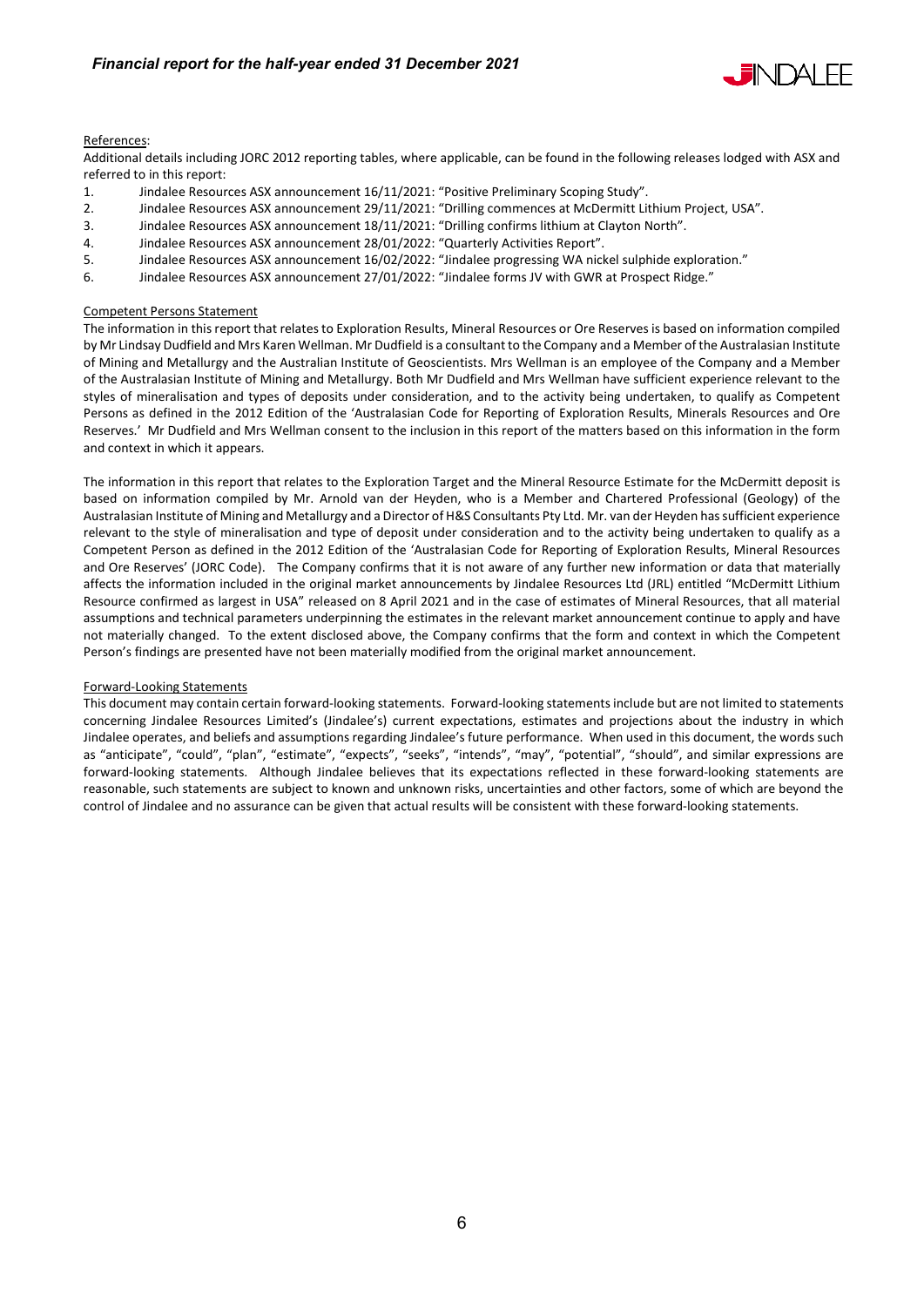

# **DIRECTORS' DECLARATION**

In the opinion of the Directors of Jindalee Resources Limited:

- a) the consolidated financial statements, and notes set out on pages 9 to 16, are in accordance with the *Corporations Act 2001*, including:
	- i) Complying with Accounting Standard AASB 134 *Interim Financial Reporting* and the Corporations Regulations 2001; and
	- ii) giving a true and fair view of the Consolidated Entity's financial position as at 31 December 2021 and of its performance for the half-year ended on that date; and
- b) there are reasonable grounds to believe that the Consolidated Entity will be able to pay its debts as and when they become due and payable.

This declaration is made in accordance with a resolution of the Board of Directors and is signed for and on behalf of the Directors by:

LINDSAY DUDFIELD

Executive Director

PERTH 2 March 2022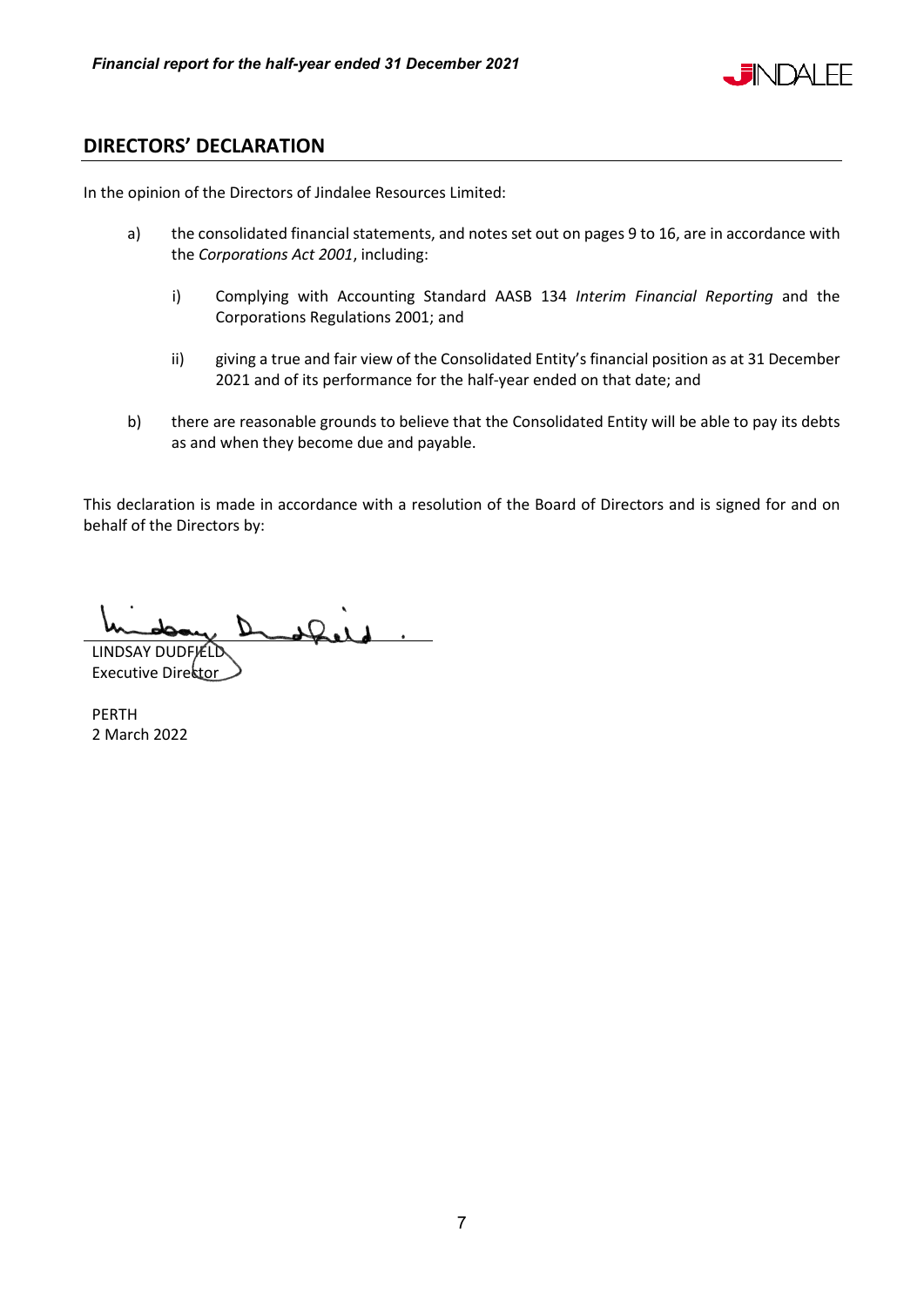

Level 9, Mia Yellagonga Tower 2 5 Spring Street Perth, WA 6000 PO Box 700 West Perth WA 6872 Australia

# **DECLARATION OF INDEPENDENCE BY ASHLEIGH WOODLEY TO THE DIRECTORS OF JINDALEE RESOURCES LIMITED**

As lead auditor for the review of Jindalee Resources Limited for the half-year ended 31 December 2021, I declare that, to the best of my knowledge and belief, there have been:

- 1. No contraventions of the auditor independence requirements of the *Corporations Act 2001* in relation to the review; and
- 2. No contraventions of any applicable code of professional conduct in relation to the review.

This declaration is in respect of Jindalee Resources Limited and the entities it controlled during the period.

Joallep

**Ashleigh Woodley** Director

**BDO Audit (WA) Pty Ltd** Perth, 2 March 2022

BDO Audit (WA) Pty Ltd ABN 79 112 284 787 is a member of a national association of independent entities which are all members of BDO Australia Ltd ABN 77 050 110 275,<br>an Australian company limited by guarantee. BDO Audit ( form part of the international BDO network of independent member firms. Liability limited by a scheme approved under Professional Standards Legislation.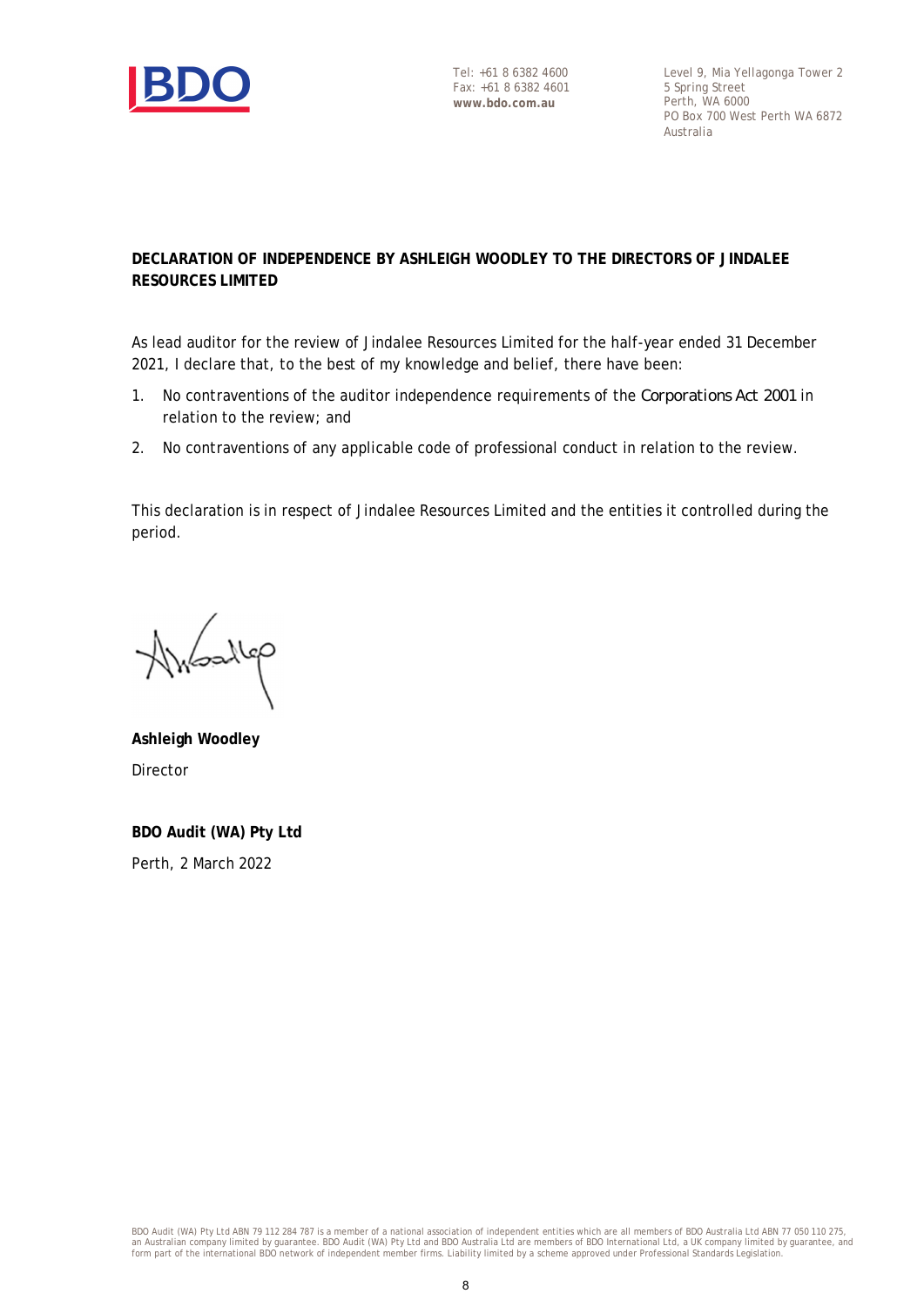

# **Consolidated Statement of Profit or Loss and Other Comprehensive Income For the half-year ended 31 December 2021**

|                                                                                                                                                                                                                                                                                                                              | <b>Notes</b> | 31 December<br>2021<br>\$                                                                                                               | 31 December<br>2020<br>\$                                                                                                                |
|------------------------------------------------------------------------------------------------------------------------------------------------------------------------------------------------------------------------------------------------------------------------------------------------------------------------------|--------------|-----------------------------------------------------------------------------------------------------------------------------------------|------------------------------------------------------------------------------------------------------------------------------------------|
| Revenue from continuing operations                                                                                                                                                                                                                                                                                           |              | 13,850                                                                                                                                  | 1,606                                                                                                                                    |
| Other income<br>Employee benefits expenses<br>Depreciation expense<br><b>Exploration expenditure</b><br>Fair value movement on financial assets<br>Tenancy and operating<br>Other administration expenses<br>Foreign exchange gain/(loss)<br>Share-based payments expensed<br>Corporate regulatory expenses<br>Finance costs | 3<br>6       | 260,423<br>(58, 896)<br>(35,582)<br>(108, 290)<br>1,106,726<br>(16, 575)<br>(224, 056)<br>103,485<br>(258, 279)<br>(87, 202)<br>(3,902) | 42,507<br>(56, 209)<br>(29, 119)<br>(61, 200)<br>418,135<br>(17, 505)<br>(146, 757)<br>(183, 592)<br>(359, 873)<br>(40, 923)<br>(7, 954) |
| Profit/(loss) before income tax                                                                                                                                                                                                                                                                                              |              | 691,702                                                                                                                                 | (440, 884)                                                                                                                               |
| Income tax expense                                                                                                                                                                                                                                                                                                           |              |                                                                                                                                         |                                                                                                                                          |
| Profit/(loss) for the half-year after tax                                                                                                                                                                                                                                                                                    |              | 691,702                                                                                                                                 | (440, 884)                                                                                                                               |
| Other comprehensive income for the period                                                                                                                                                                                                                                                                                    |              |                                                                                                                                         |                                                                                                                                          |
| Total comprehensive profit/(loss) for the period                                                                                                                                                                                                                                                                             |              | 691,702                                                                                                                                 | (440, 884)                                                                                                                               |
| Earnings/(loss) per share attributable to the members of<br><b>Jindalee Resources Ltd:</b>                                                                                                                                                                                                                                   |              |                                                                                                                                         |                                                                                                                                          |
| Basic earnings/(loss) per share (cents per share)                                                                                                                                                                                                                                                                            | 4            | 1.29                                                                                                                                    | (1.06)                                                                                                                                   |
| Diluted earnings/(loss) per share (cents per share)                                                                                                                                                                                                                                                                          | 4            | 1.16                                                                                                                                    | (1.06)                                                                                                                                   |

The above consolidated statement of profit or loss and other comprehensive income should be read in conjunction with the accompanying notes.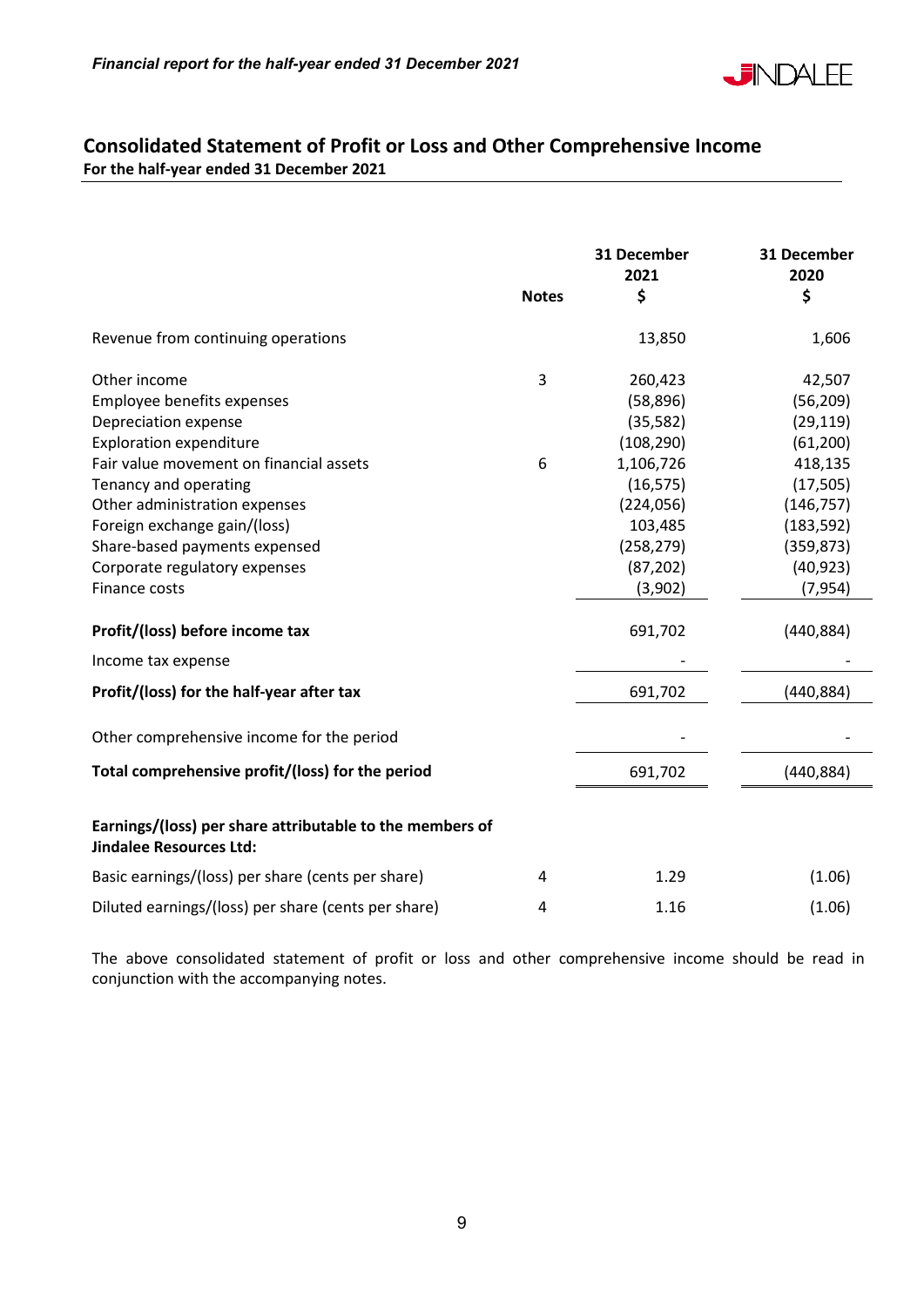

# **Consolidated Statement of Financial Position**

**As at 31 December 2021** 

|                                                        |              | 31 December | 30 June     |
|--------------------------------------------------------|--------------|-------------|-------------|
|                                                        |              | 2021        | 2021        |
|                                                        | <b>Notes</b> | \$          | \$          |
| <b>Current assets</b>                                  |              |             |             |
| Cash and cash equivalents                              |              | 8,635,430   | 10,158,652  |
| Trade and other receivables                            |              | 233,308     | 265,474     |
| Prepayments                                            |              | 95,816      | 261,190     |
| Financial assets at fair value through profit and loss | 6            | 150,066     | 221,179     |
| <b>Total current assets</b>                            |              | 9,114,620   | 10,906,495  |
| <b>Non-current assets</b>                              |              |             |             |
| Other receivables                                      |              | 61,986      | 62,268      |
| Property, plant and equipment                          |              | 18,626      | 22,325      |
| Right of use assets                                    |              | 31,883      | 63,761      |
| Exploration and evaluation assets                      | 5            | 6,108,071   | 3,890,211   |
| Financial assets at fair value through profit and loss | 6            | 3,811,447   | 2,862,844   |
| <b>Total non-current assets</b>                        |              | 10,032,013  | 6,901,409   |
| <b>Total assets</b>                                    |              | 19,146,633  | 17,807,904  |
| <b>Current liabilities</b>                             |              |             |             |
| Trade and other payables                               |              | 257,488     | 114,569     |
| Provision for annual leave                             |              | 17,243      | 11,959      |
| Lease liabilities                                      |              | 38,557      | 74,788      |
| <b>Total liabilities</b>                               |              | 313,288     | 201,316     |
| <b>Net assets</b>                                      |              | 18,833,345  | 17,606,588  |
| <b>Equity</b>                                          |              |             |             |
| Contributed equity                                     | 7            | 19,876,524  | 19,599,748  |
| <b>Accumulated losses</b>                              |              | (5,350,578) | (6,042,280) |
| Reserves                                               |              | 4,307,399   | 4,049,120   |
| <b>Total equity</b>                                    |              | 18,833,345  | 17,606,588  |
|                                                        |              |             |             |

The above consolidated statement of financial position should be read in conjunction with the accompanying notes.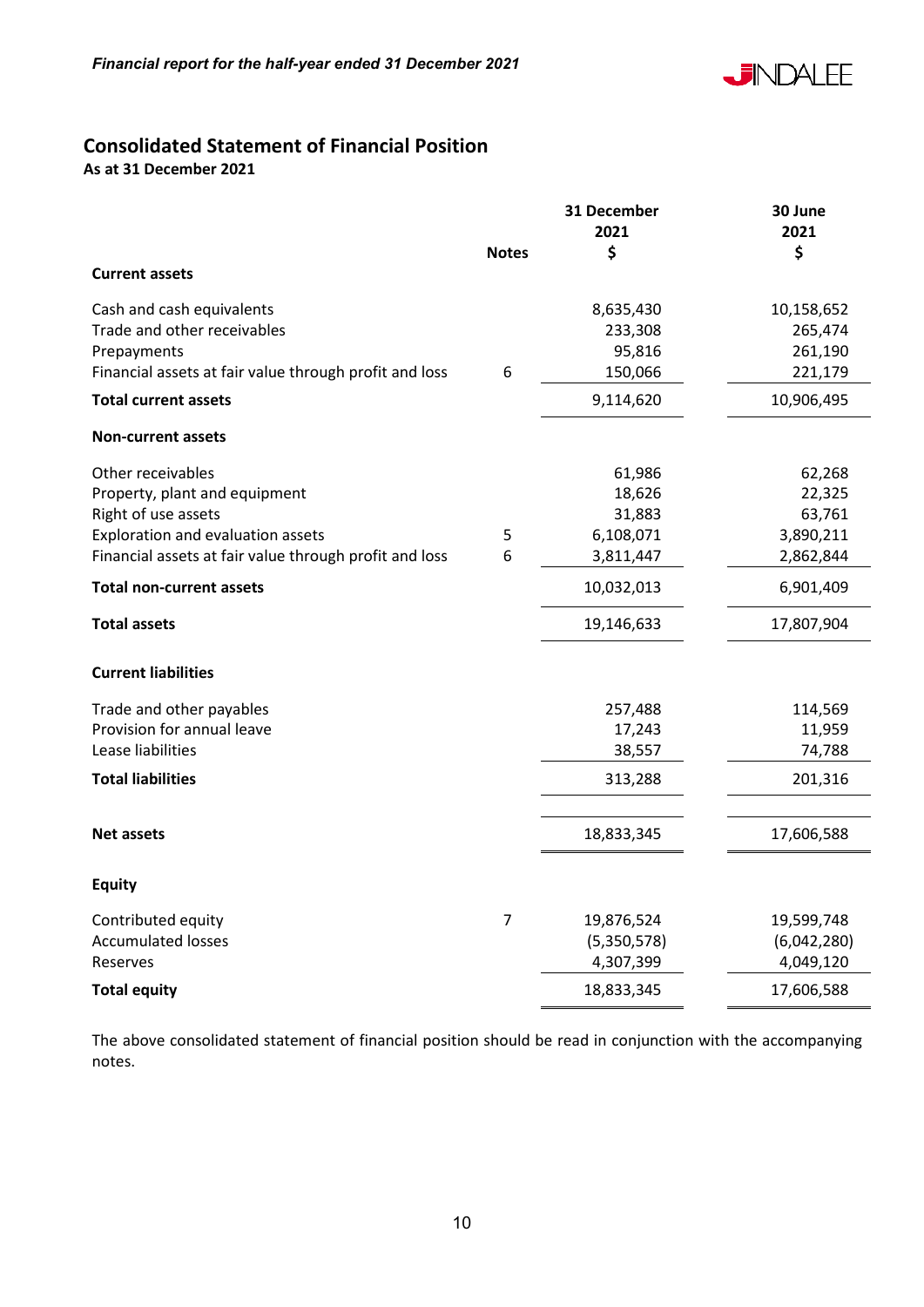

# **Consolidated Statement of Cash Flows**

**For the half-year ended 31 December 2021** 

| Cash flows from operating activities                                                                                                      | <b>Notes</b>   | 31 December<br>2021<br>\$       | 31 December<br>2020<br>\$        |
|-------------------------------------------------------------------------------------------------------------------------------------------|----------------|---------------------------------|----------------------------------|
| Payments to suppliers and employees<br>Interest received<br>Interest paid                                                                 |                | (206, 307)<br>15,747<br>(3,902) | (457, 713)<br>1,606<br>(7,956)   |
| Net cash outflow from operating activities                                                                                                |                | (194, 463)                      | (464,063)                        |
| Cash flows from investing activities                                                                                                      |                |                                 |                                  |
| Proceeds from sale of financial assets at fair value<br>through profit and loss<br>Payments financial assets at fair value through profit | 6              | 447,133                         | 20,125                           |
| and loss<br>Payments for property, plant and equipment<br>Payments for exploration and evaluation<br>Proceeds from sale of tenements      | 5              | (838)<br>(2,053,100)<br>37,500  | (3,635)<br>(892, 055)<br>100,000 |
| Net cash outflow from investing activities                                                                                                |                | (1,569,304)                     | (775, 565)                       |
| <b>Cash flows from financing activities</b>                                                                                               |                |                                 |                                  |
| Lease principal repayments<br>Proceeds from issue of shares net of costs                                                                  | $\overline{7}$ | (36, 231)<br>276,777            | (30, 666)<br>1,837,593           |
| Net cash inflow from financing activities                                                                                                 |                | 240,546                         | 1,806,927                        |
| Net increase/(decrease) in cash and cash<br>equivalents held                                                                              |                | (1,523,222)                     | 567,299                          |
| Cash and cash equivalents at the beginning of<br>reporting period                                                                         |                | 10,158,652                      | 839,726                          |
| Cash and cash equivalents at the end of reporting<br>period                                                                               |                | 8,635,430                       | 1,407,025                        |

The above consolidated statement of cash flows should be read in conjunction with the accompanying notes.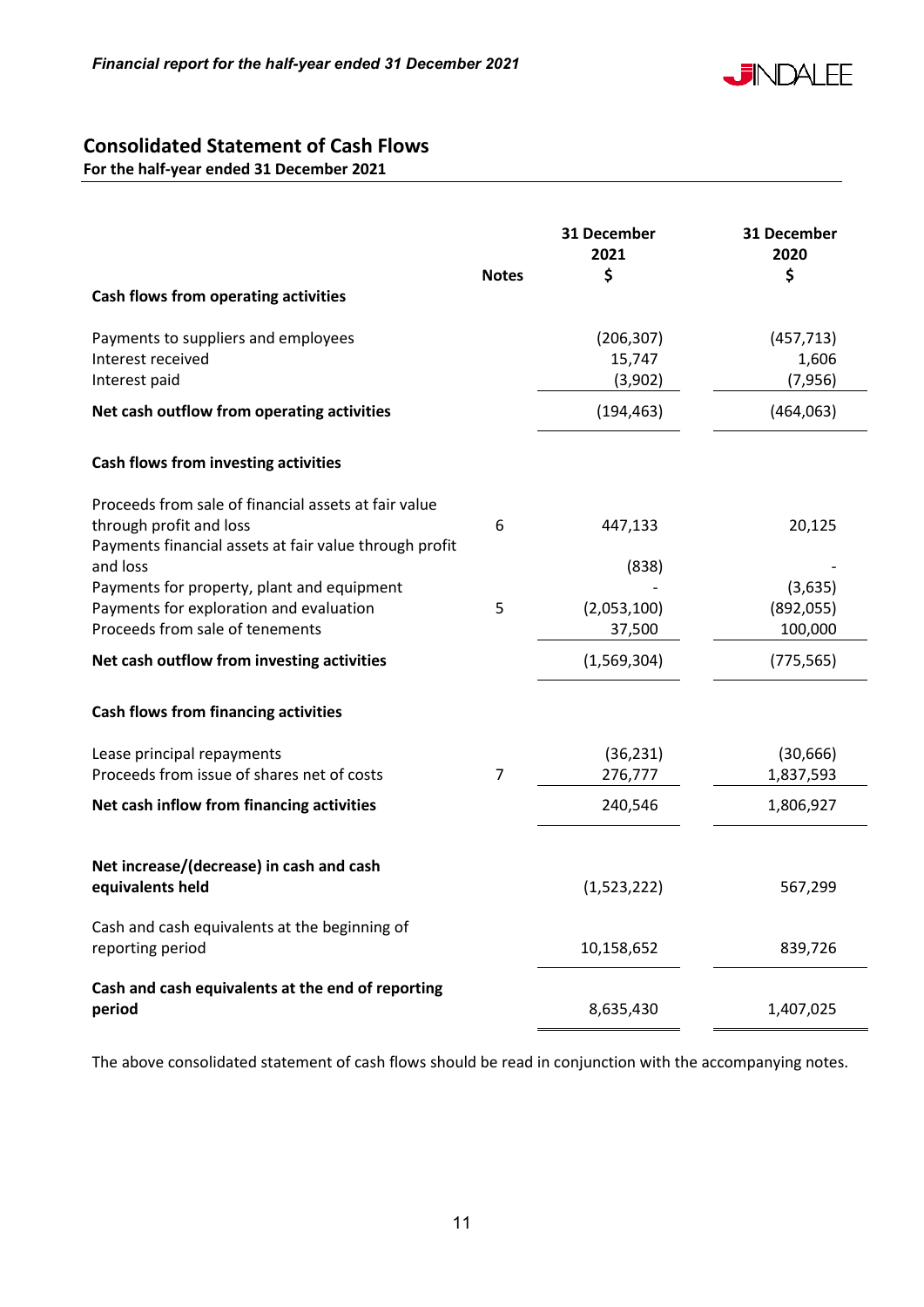

# **Consolidated Statement of Changes in Equity**

**For the half-year ended 31 December 2021** 

|                                                                           | <b>Contributed</b><br>equity | Share-<br>based<br>payment<br>reserve | <b>Accumulated</b><br>losses | <b>Total equity</b> |
|---------------------------------------------------------------------------|------------------------------|---------------------------------------|------------------------------|---------------------|
|                                                                           | \$                           | \$                                    | \$                           | \$                  |
| At 1 July 2021                                                            | 19,599,748                   | 4,049,120                             | (6,042,280)                  | 17,606,588          |
| Total comprehensive income for the half-year:<br>Profit for the half-year |                              |                                       | 691,702                      | 691,702             |
| Total comprehensive income for the half-year                              |                              |                                       | 691,702                      | 691,702             |
| Transactions with owners in their capacity as<br>owners:                  |                              |                                       |                              |                     |
| Issue of shares net of costs                                              | 276,776                      |                                       |                              | 276,776             |
| Share-based payment expense                                               |                              | 258,279                               |                              | 258,279             |
| At 31 December 2021                                                       | 19,876,524                   | 4,307,399                             | (5,350,578)                  | 18,833,345          |
|                                                                           |                              |                                       |                              |                     |
| At 1 July 2020                                                            | 8,381,909                    | 2,531,008                             | (5,537,978)                  | 5,374,939           |
| Total comprehensive loss for the half-year:                               |                              |                                       |                              |                     |
| Loss for the half-year                                                    |                              |                                       | (440, 884)                   | (440, 884)          |
| Total comprehensive loss for the half-year                                |                              |                                       | (440,884)                    | (440,884)           |
| Transactions with owners in their capacity as<br>owners:                  |                              |                                       |                              |                     |
| Issue of shares net of costs                                              | 1,837,593                    |                                       |                              | 1,837,593           |
| Share-based payment expense reversal                                      |                              | 359,873                               |                              | 359,873             |
| At 31 December 2020                                                       | 10,219,502                   | 2,890,881                             | (5,978,862)                  | 7,131,521           |

The above consolidated statement of changes in equity should be read in conjunction with the accompanying notes.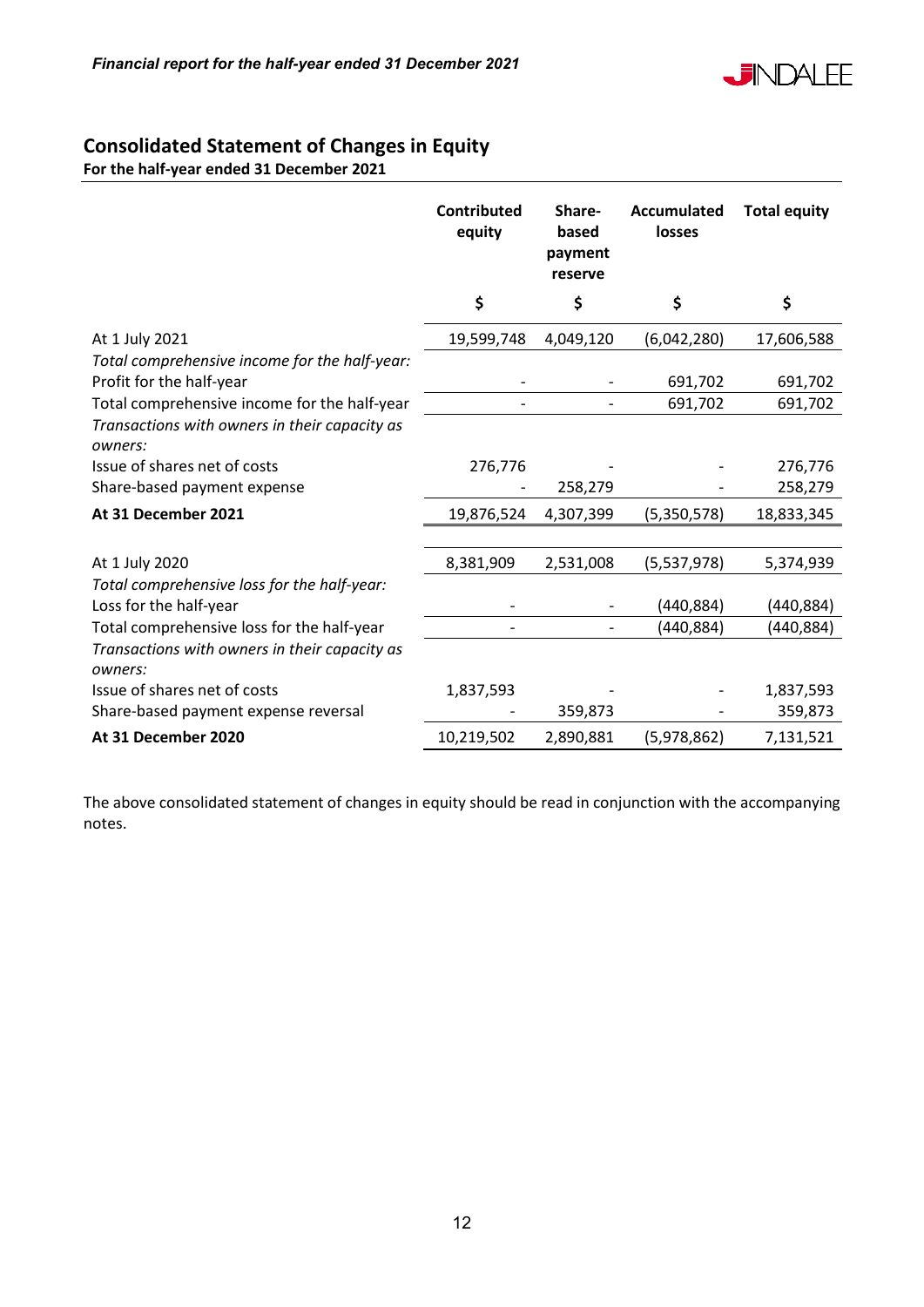# L EINIDAI FF

# **Notes to the Consolidated Financial Statements**

# **1. Significant Accounting policies**

# **Basis of preparation of the half-year financial report**

This interim general purpose financial report for the half-year reporting period ended 31 December 2021 has been prepared in accordance with Accounting Standard AASB 134 *Interim Financial Reporting* and the *Corporations Act 2001*.

This half-yearly financial report does not include all the notes of the type normally included in the annual financial statements and therefore cannot be expected to provide a full understanding of the financial performance, financial position and financing and investing activities of the consolidated entity as full financial statements. Accordingly, this half-year financial report is to be read in conjunction with the annual financial statements for the year ended 30 June 2021 and any public announcements made by Jindalee Resources Limited during the interim reporting period in accordance with continuous disclosure requirements of the *Corporations Act 2001* and the ASX Listing Rules.

The accounting policies adopted are consistent with those of the previous financial year and corresponding interim reporting period, except for those detailed under 'adoption of new and revised Accounting Standards'.

The half-year financial report has been prepared on an historical cost basis, except where stated. For the purpose of preparing the half-year financial report, the half-year has been treated as a discrete reporting period.

#### **Adoption of new and revised Accounting Standards**

For the half-year ended 31 December 2021, the Group has reviewed all of the new and revised Standards and Interpretations issued by the Australian Accounting Standards Board ("AASB") that are relevant to its operations and effective for annual reporting periods beginning on or after 1 July 2021. The Group has not early adopted any standard, interpretation or amendment that has been issued but is not yet effective.

# **Critical accounting estimates and judgements**

The preparation of financial reports requires management to make judgements, estimates and assumptions that affect the application of accounting policies and the reported amounts of assets and liabilities, income and expenses. Actual results may differ from these estimates.

In preparing the interim consolidated financial statements, the significant judgements made by management in applying the Group's accounting policies and the key sources of estimation uncertainty were consistent with those that applied to the annual consolidated financial statements as at and for the year ended 30 June 2021.

# **2. Segment Information**

Management has determined that the Group has one reportable segment, being mineral exploration in Australia and the United States. As the Group is focused on mineral exploration, the Board periodically monitors the Group based on actual versus budgeted exploration expenditure incurred on the Group as a whole. This internal reporting framework is most relevant to assist the Board with making decisions regarding the Group and its ongoing exploration programmes and activities, while also taking into consideration the results of exploration work that has been performed to date. The reportable segment is represented by the primary statements forming this half-year financial report.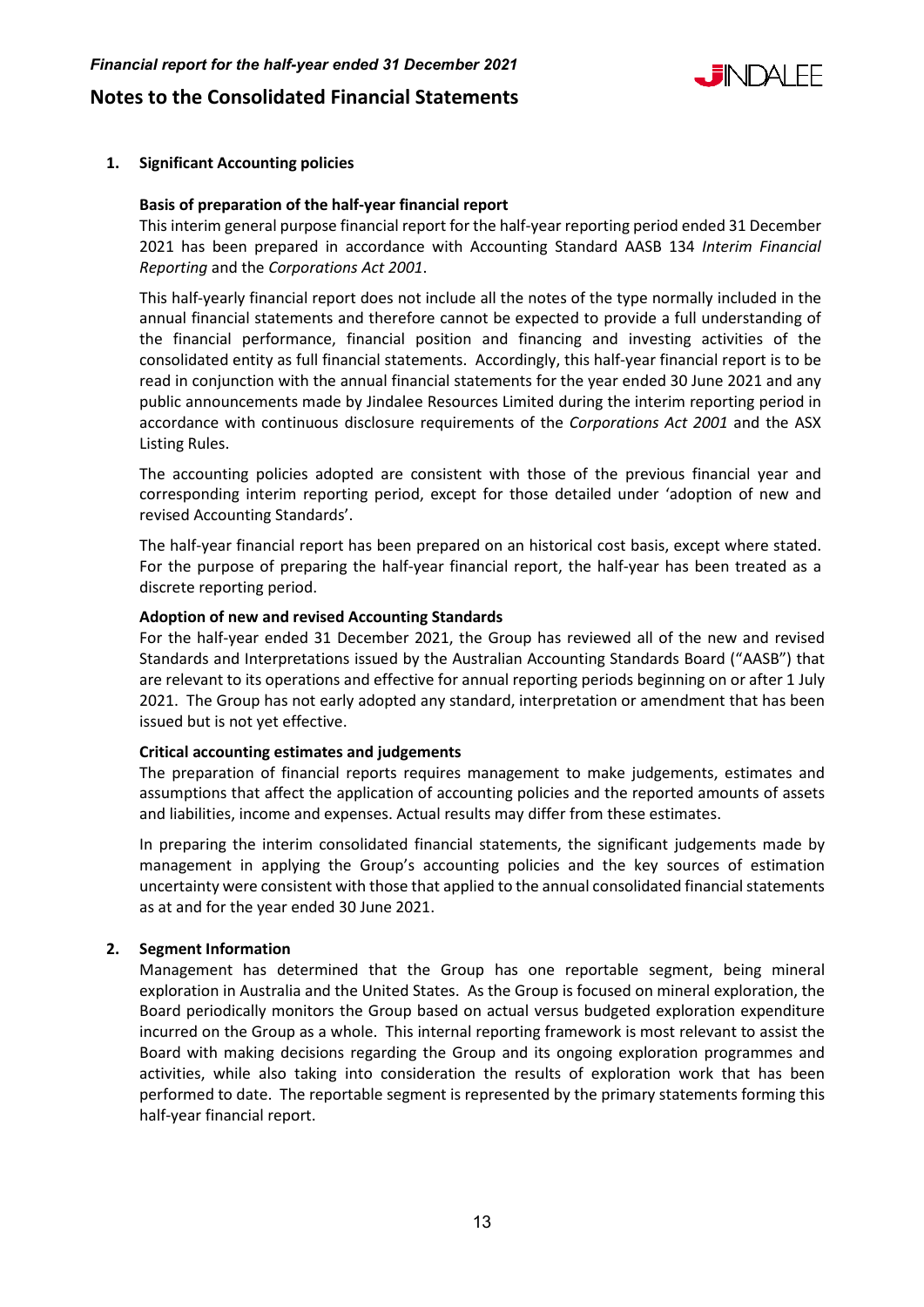

# **Notes to the Consolidated Financial Statements**

**3. Other Income** 

|                   | 31 December<br>2021 | 31 December<br>2020 |
|-------------------|---------------------|---------------------|
| Sale of tenements | 254,394             | 17,490              |
| Other             | 6.029               | 25,017              |
|                   | 260,423             | 42,507              |

The sale of tenements includes non-cash consideration of \$217,500 received as shares in the acquiring companies and cash receipts of \$37,500 net of cost of tenements sold of \$606.

#### **4. Earnings Per Share**

| Profit/(loss) used in calculation of loss per share                                                                                                                                                                                      | 31 December<br>2021<br>S<br>691,702 | 31 December<br>2020<br>\$<br>(440,884) |
|------------------------------------------------------------------------------------------------------------------------------------------------------------------------------------------------------------------------------------------|-------------------------------------|----------------------------------------|
| Basic earnings/(loss) per share (cents per share)<br>Diluted loss per share (cents per share)                                                                                                                                            | 1.29<br>1.16                        | (1.06)<br>(1.06)                       |
| Weighted average number of ordinary shares used as the<br>denominator in calculating earnings/(loss) per share<br>Weighted average number of ordinary shares used as the<br>denominator in calculating diluted earnings/(loss) per share | 53,776,097<br>59,426,097            | 41,781,522<br>41,781,522               |

# **5. Exploration and Evaluation Assets**

|                                                    | 31 December<br>2021 | 30 June<br>2021 |
|----------------------------------------------------|---------------------|-----------------|
| Exploration and evaluation assets                  | 6,108,071           | 3,890,211       |
| Balance at the beginning of period                 | 3,890,211           |                 |
| Exploration expenditure incurred<br>Tenements sold | 2,218,474<br>(606)  |                 |
| Exploration expenditure written off                | (8)                 |                 |
| Balance at the end of period                       | 6,108,071           |                 |

The balance carried forward represents projects in the exploration and evaluation phase.

The ultimate recoupment of costs carried forward is dependent on the successful development and commercial exploitation or sale of the areas of interest.

The exploration expenditure written off during the year relates to exploration and evaluation expenditure on tenements surrendered, or to which the Group does not currently have right to tenure.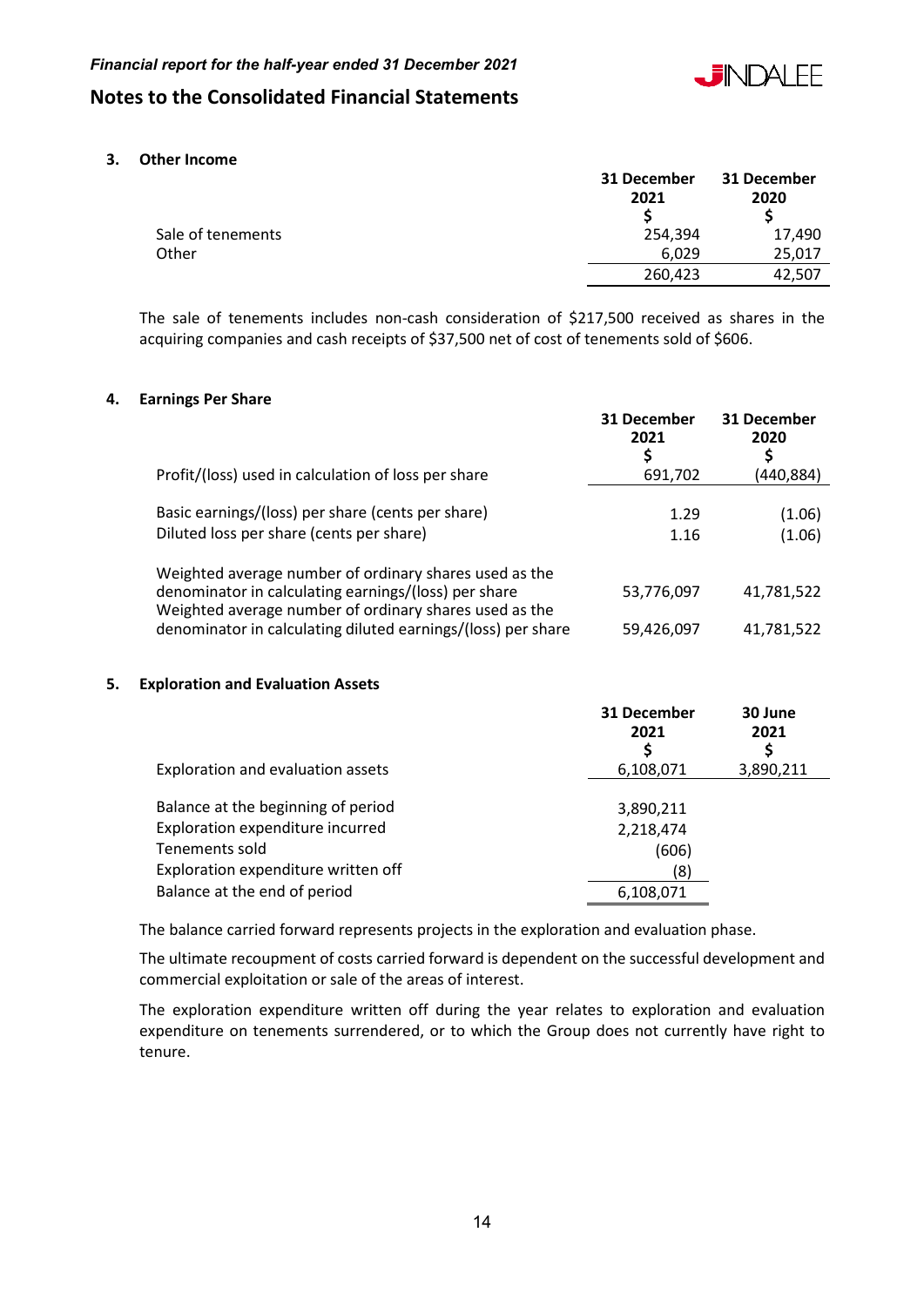# *Financial report for the half-year ended 31 December 2021*



# **Notes to the Consolidated Financial Statements**

# **6. Financial Assets at Fair Value Through Profit and Loss**

|                                                          | 31 December<br>2021<br>\$ | 30 June<br>2021<br>\$ |
|----------------------------------------------------------|---------------------------|-----------------------|
| <b>Current</b>                                           |                           |                       |
| Financial assets at fair value through profit and loss   | 150,066                   | 221,179               |
|                                                          |                           |                       |
| Balance at the beginning of period                       | 221,179                   | 305,858               |
| Disposal proceeds                                        | (160, 025)                |                       |
| Gain on disposal                                         | 43,821                    |                       |
| Fair value movement on investments held at end of period | 45,090                    | (84,679)              |
| Balance at the end of period                             | 150,066                   | 221,179               |
|                                                          |                           |                       |
| <b>Non-current</b>                                       |                           |                       |
| Financial assets at fair value through profit and loss   | 3,811,447                 | 2,862,844             |
|                                                          |                           |                       |
| Balance at the beginning of period                       | 2,862,844                 | 1,827,574             |
| Additions <sup>1</sup>                                   | 218,333                   | 50,000                |
| Disposal proceeds                                        | (287, 109)                | (163, 598)            |
| Gain on disposal                                         | 112,002                   | 48,306                |
| Fair value movement on investments held at end of period | 905,376                   | 1,100,562             |
| Balance at the end of period                             | 3,811,447                 | 2,862,844             |

 $<sup>1</sup>$  includes \$217,500 in respect of shares received as consideration for tenement sales (refer note 3).</sup>

# **7. Contributed Equity**

|                                           | 31 December<br>2021<br>Ş | 30 June<br>2021<br>Ş |
|-------------------------------------------|--------------------------|----------------------|
| Share capital                             |                          |                      |
| Ordinary fully paid shares                | 19,876,524               | 19,599,750           |
|                                           | <b>Number</b>            | S                    |
| Balance at the beginning of the half-year | 53,403,966               | 19,599,750           |
| Conversion of options                     | 700,000                  | 280,000              |
| Share issue costs                         |                          | (3, 226)             |
| Balance at the end of the half-year       | 54,103,966               | 19,876,524           |

During the period the Company issued 700,000 fully paid ordinary shares at \$0.40 per share on exercise of options for a total of \$280,000.

# **8. Contingencies and Commitments**

There has been no change in contingent liabilities, contingent assets or commitments since the last annual reporting date, 30 June 2021.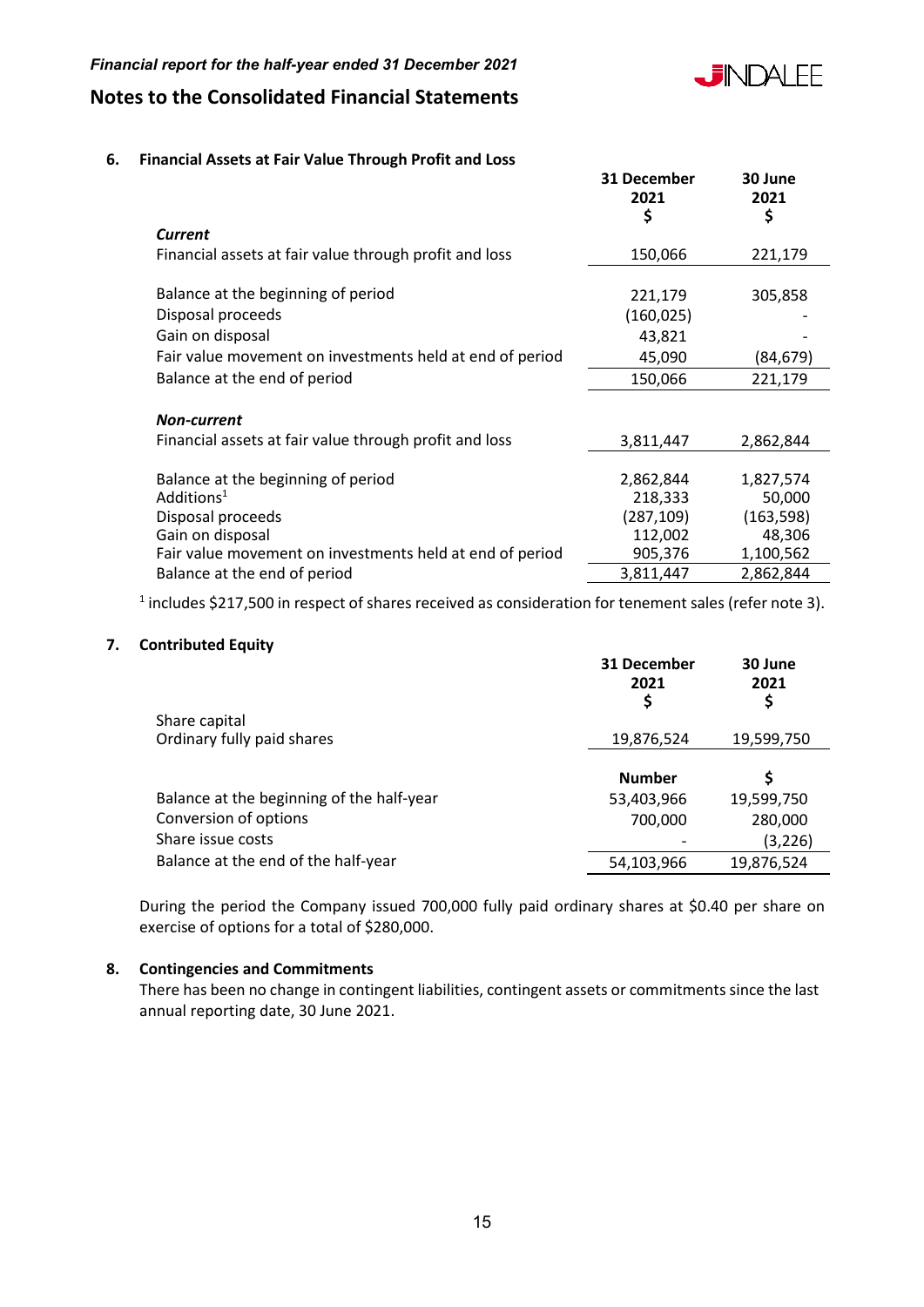

# **Notes to the Consolidated Financial Statements**

# **9. Fair Value Measurements of Financial Instruments**

The carrying values of financial assets and liabilities of the Group approximate their fair values. Fair values of financial assets and liabilities have been determined for measurement and/or disclosure purposes.

# *Fair value hierarchy*

The Group classifies assets and liabilities carried at fair value using a fair value hierarchy that reflects the significance of the inputs used in determining that value. The following table analyses financial instruments carried at fair value by the valuation method. The different levels in the hierarchy have been defined as follows:

- Level 1: quoted prices (unadjusted) in active markets for identical assets or liabilities;
- Level 2: inputs other than quoted prices included within Level 1 that are observable for the asset or liability, either directly (as prices) or indirectly (derived from prices); and
- Level 3: inputs for the asset or liability that are not based on observable market data (unobservable inputs).

|                                                        | Level 1   | Level 2 | Level 3 | <b>Total</b> |
|--------------------------------------------------------|-----------|---------|---------|--------------|
| <b>31 December 2021</b>                                |           |         |         |              |
| Financial assets at fair value through profit and loss | 3,961,513 |         |         | 3,961,513    |
| Total as at 31 December 2021                           | 3,961,513 |         |         | 3,961,513    |
|                                                        |           |         |         |              |
| 30 June 2021                                           |           |         |         |              |
| Financial assets at fair value through profit and loss | 3,084,023 |         |         | 3,084,023    |
| Total as at 30 June 2021                               | 3,084,023 |         |         | 3,084,023    |

Due to their short-term nature, the carrying amount of the current receivables and current payables is assumed to approximate their fair value.

# **10. Dividends**

No dividends have been paid or provided for during the half-year ended 31 December 2021 (31 December 2020: nil).

# **11. Events Occurring After Reporting Date**

On 27 January 2022 the Company announced it had signed a Binding Term Sheet for the sale of 70% of the Prospect Ridge Project to Tasmanian Magnesium Pty Ltd, a wholly owned subsidiary of GWR Group Limited (ASX: GWR) for total consideration of \$1M, payable in cash and GWR shares. Jindalee holds 100% beneficial interest in the Prospect Ridge Project via its wholly owned subsidiary HiTec Minerals Pty Ltd. Key terms of the transaction are:

- Total consideration of \$1M, comprising \$250K in cash and \$750K in GWR shares
- HiTec Minerals' 30% interest free carried to Decision to Mine
- Tasmania Magnesium required to spend a minimum of \$2M on the Project and complete a Scoping Study within 5 years or Tasmanian Magnesium's 70% interest reverts to HiTec with Tasmanian Magnesium having no further interest in the Project.

Other than the matter outlined above there has not arisen in the interval between the end of the financial period and the date of this report any other item, transaction or event of a material and unusual nature likely, in the opinion of the Directors, to affect significantly the operations, the results of those operations, or the state of affairs of the Group in future financial periods.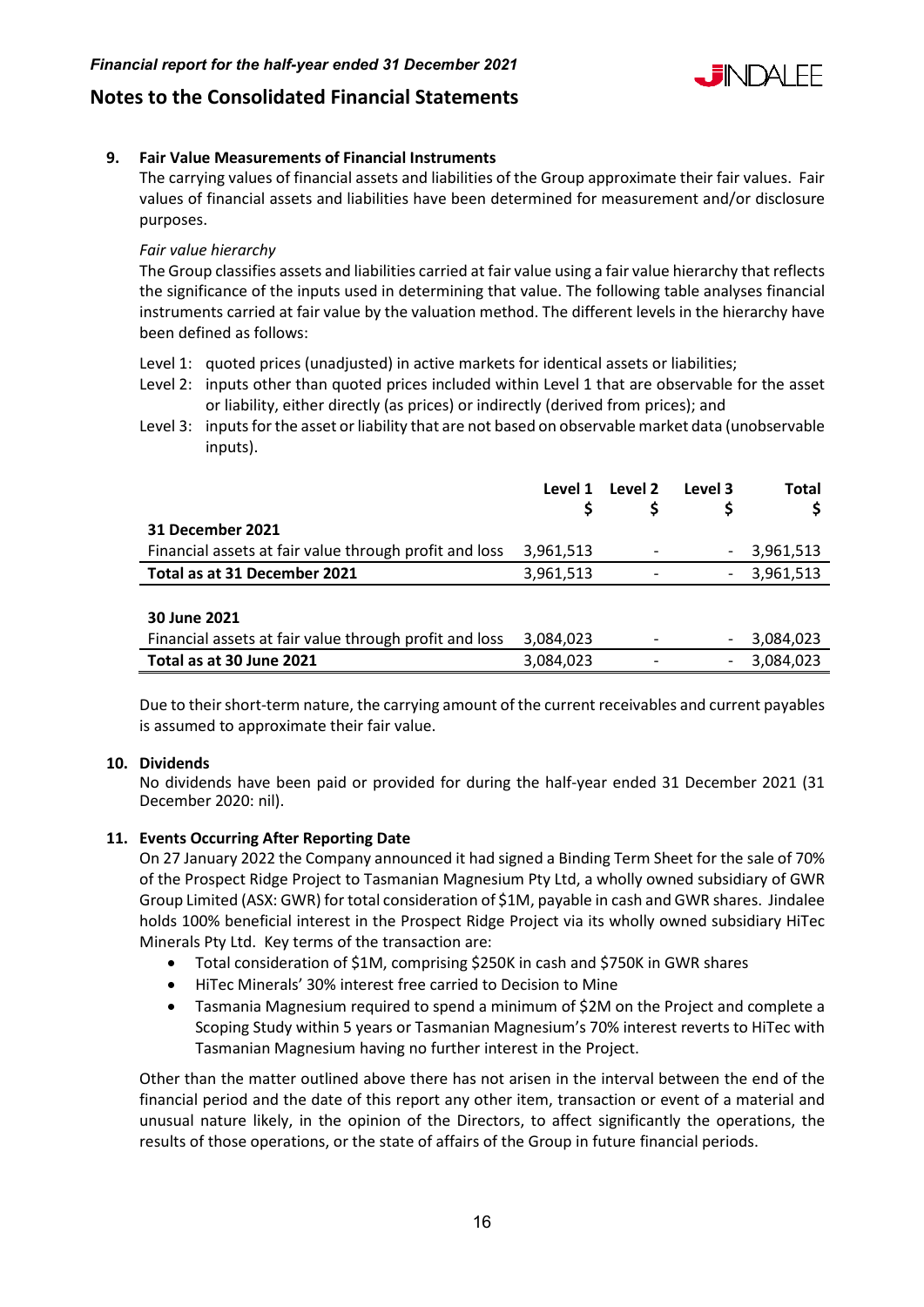

Level 9, Mia Yellagonga Tower 2 5 Spring Street Perth, WA 6000 PO Box 700 West Perth WA 6872 Australia

# **INDEPENDENT AUDITOR'S REVIEW REPORT**

To the members of Jindalee Resources Limited

# **Report on the Half-Year Financial Report**

# **Conclusion**

We have reviewed the half-year financial report of Jindalee Resources Limited (the Company) and its subsidiaries (the Group), which comprises the consolidated statement of financial position as at 31 December 2021, the consolidated statement of profit or loss and other comprehensive income, the consolidated statement of changes in equity and the consolidated statement of cash flows for the halfyear ended on that date, a summary of significant accounting policies and other explanatory information, and the directors' declaration.

Based on our review, which is not an audit, we have not become aware of any matter that makes us believe that the accompanying half-year financial report of the Group does not comply with the *Corporations Act 2001* including:

- (i) Giving a true and fair view of the Group's financial position as at 31 December 2021 and of its financial performance for the half-year ended on that date; and
- (ii) Complying with Accounting Standard AASB 134 *Interim Financial Reporting* and the *Corporations Regulations 2001.*

# **Basis for conclusion**

We conducted our review in accordance with ASRE 2410 *Review of a Financial Report Performed by the Independent Auditor of the Entity*. Our responsibilities are further described in the *Auditor's Responsibilities for the Review of the Financial Report* section of our report. We are independent of the Company in accordance with the auditor independence requirements of the *Corporations Act 2001* and the ethical requirements of the Accounting Professional and Ethical Standards Board's APES 110 *Code of Ethics for Professional Accountants (including Independence Standards)* (the Code) that are relevant to the audit of the annual financial report in Australia. We have also fulfilled our other ethical responsibilities in accordance with the Code.

We confirm that the independence declaration required by the *Corporations Act 2001* which has been given to the directors of the Company, would be the same terms if given to the directors as at the time of this auditor's review report.

# **Responsibility of the directors for the financial report**

The directors of the Company are responsible for the preparation of the half-year financial report that gives a true and fair view in accordance with Australian Accounting Standards and the *Corporations Act 2001* and for such internal control as the directors determine is necessary to enable the preparation of the half-year financial report that gives a true and fair view and is free from material misstatement, whether due to fraud or error.